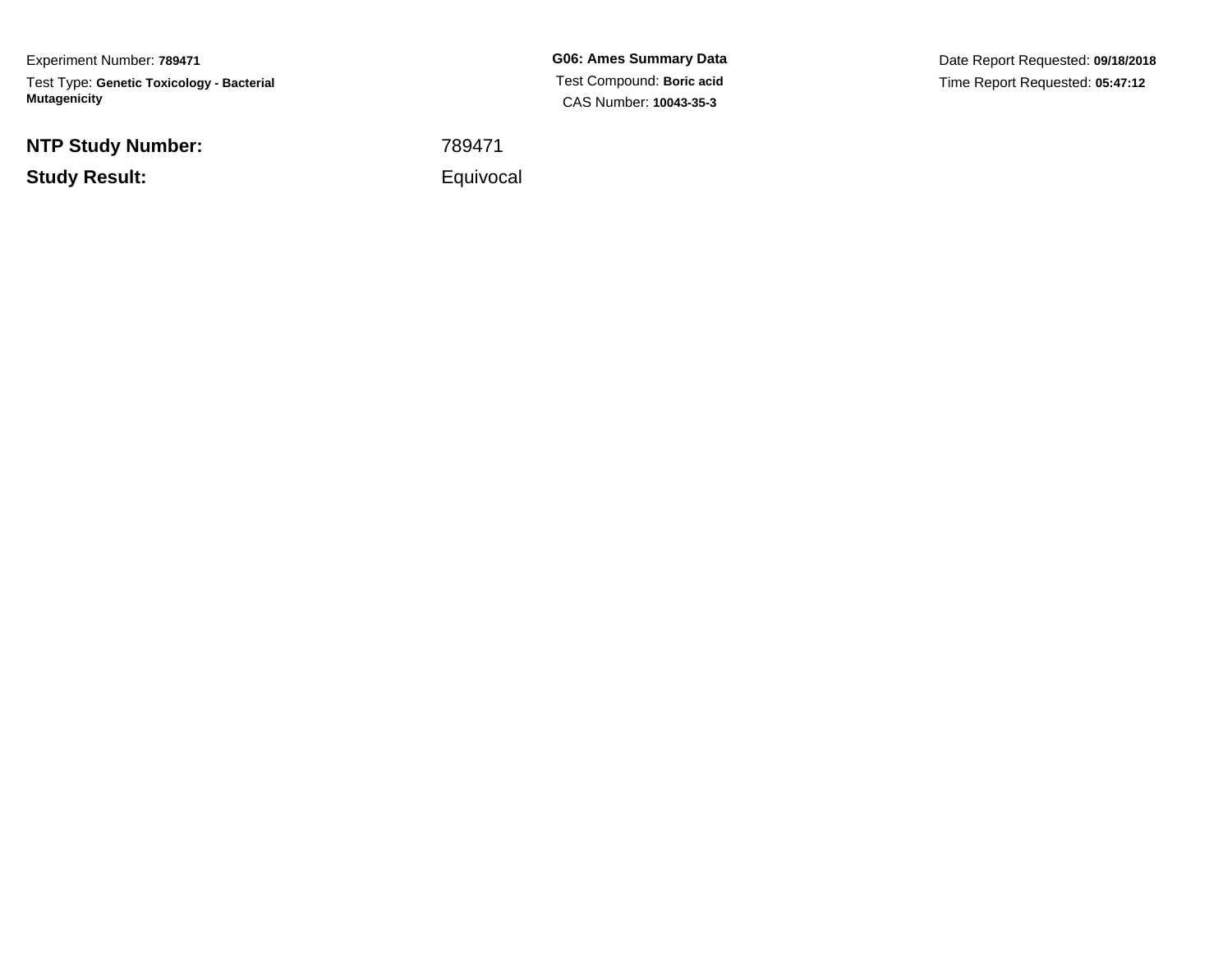Test Type: **Genetic Toxicology - Bacterial Mutagenicity**

**G06: Ames Summary Data** Test Compound: **Boric acid**CAS Number: **10043-35-3**

|                               |                   |                   | Strain: TA100     |                   |                        |
|-------------------------------|-------------------|-------------------|-------------------|-------------------|------------------------|
| Dose (ug/Plate)               | <b>Without S9</b> | <b>Without S9</b> | <b>Without S9</b> | <b>Without S9</b> | <b>With 10% Rat S9</b> |
| Vehicle Control <sup>1</sup>  | $77 \pm 2.9$      | $67 \pm 0.9$      | $118 \pm 11.3$    | $86 \pm 7.8$      | $114 \pm 7.4$          |
| 10.0                          |                   |                   | $106 \pm 1.9$     | $116 \pm 11.9$    |                        |
| 100.0                         | $106 \pm 5.5$     | $73 \pm 1.5$      |                   |                   | $127 \pm 5.7$          |
| 333.0                         | $112 \pm 12.9$    | $78 \pm 1.2$      |                   |                   | $129 \pm 2.7$          |
| 1000.0                        | $110 \pm 7.8$     | $77 \pm 7.1$      | $132 \pm 5.6$     | $124 \pm 4.3$     | $149 \pm 3.2$          |
| 3333.0                        | $114 \pm 6.6$     | $87 \pm 4.8$      |                   |                   | $151 \pm 3.8$          |
| 10000.0                       | $125 \pm 3.5$     | $78 \pm 3.2$      | $129 \pm 2.7$     | $133 \pm 1.0$     | $143 \pm 10.3$         |
| 15000.0                       |                   |                   | $140 \pm 12.9$    | $108 \pm 4.1$     |                        |
| 20000.0                       |                   |                   | $132 \pm 8.4$     | $106 \pm 8.9$     |                        |
| <b>Trial Summary</b>          | Equivocal         | Negative          | Negative          | Equivocal         | Equivocal              |
| Positive Control <sup>2</sup> |                   |                   |                   |                   |                        |
| Positive Control <sup>3</sup> |                   |                   |                   |                   |                        |
| Positive Control <sup>4</sup> |                   |                   |                   |                   |                        |
| Positive Control <sup>5</sup> |                   |                   |                   |                   | $1201 \pm 63.6$        |
| Positive Control <sup>6</sup> | $2116 \pm 68.3$   | $1977 \pm 78.9$   | $1235 \pm 22.6$   |                   |                        |
| Positive Control <sup>7</sup> |                   |                   |                   | $901 \pm 55.7$    |                        |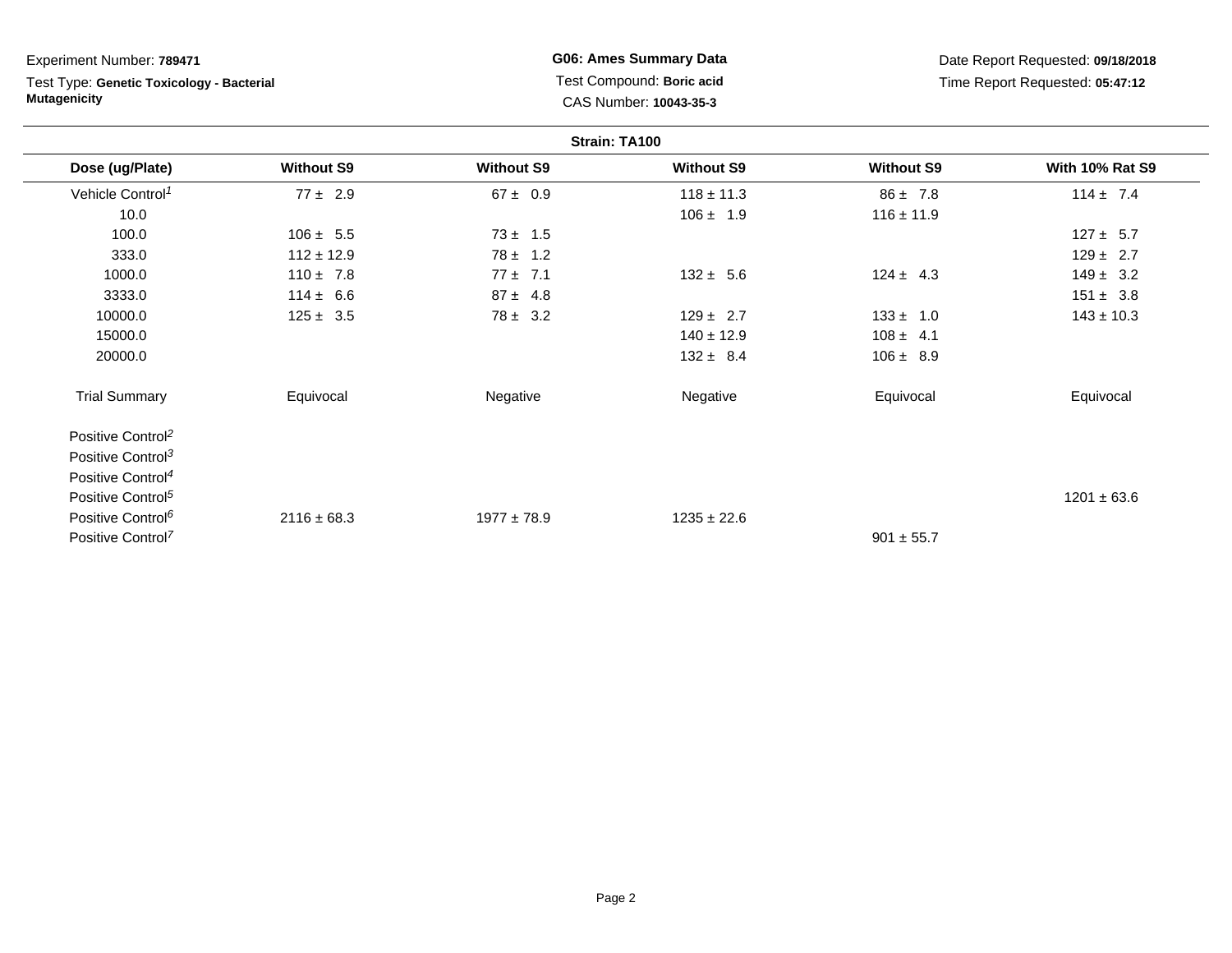Test Type: **Genetic Toxicology - Bacterial Mutagenicity**

**G06: Ames Summary Data** Test Compound: **Boric acid**CAS Number: **10043-35-3**

|                               |                        |                        | Strain: TA100          |                     |                     |
|-------------------------------|------------------------|------------------------|------------------------|---------------------|---------------------|
| Dose (ug/Plate)               | <b>With 10% Rat S9</b> | <b>With 10% Rat S9</b> | <b>With 10% Rat S9</b> | With 10% Hamster S9 | With 10% Hamster S9 |
| Vehicle Control <sup>1</sup>  | $74 \pm 0.0$           | $86 \pm 0.6$           | $114 \pm 4.3$          | $129 \pm 7.5$       | $70 \pm 1.8$        |
| 10.0                          |                        | $90 \pm 6.6$           | $119 \pm 9.6$          |                     |                     |
| 100.0                         | $73 \pm 3.2$           |                        |                        | $105 \pm 2.1$       | $67 \pm 4.1$        |
| 333.0                         | $84 \pm 3.8$           |                        |                        | $118 \pm 12.9$      | $77 \pm 1.5$        |
| 1000.0                        | $84 \pm 4.3$           | $122 \pm 3.3$          | $106 \pm 9.5$          | $136 \pm 1.5$       | $75 \pm 5.0$        |
| 3333.0                        | $89 \pm 8.6$           |                        |                        | $145 \pm 7.5$       | $83 \pm 4.7$        |
| 10000.0                       | $83 \pm 4.4$           | $117 \pm 0.7$          | $121 \pm 7.2$          | $148 \pm 7.2$       | $82 \pm 5.0$        |
| 15000.0                       |                        | $85 \pm 4.0$           | $113 \pm 7.1$          |                     |                     |
| 20000.0                       |                        | $75 \pm 4.2$           | $101 \pm 6.2$          |                     |                     |
| <b>Trial Summary</b>          | Negative               | Equivocal              | Negative               | Negative            | Negative            |
| Positive Control <sup>2</sup> |                        |                        |                        | $1393 \pm 81.0$     | $1391 \pm 46.6$     |
| Positive Control <sup>3</sup> |                        |                        |                        |                     |                     |
| Positive Control <sup>4</sup> |                        | $605 \pm 4.9$          |                        |                     |                     |
| Positive Control <sup>5</sup> | $1475 \pm 77.6$        |                        | $595 \pm 37.9$         |                     |                     |
| Positive Control <sup>6</sup> |                        |                        |                        |                     |                     |
| Positive Control <sup>7</sup> |                        |                        |                        |                     |                     |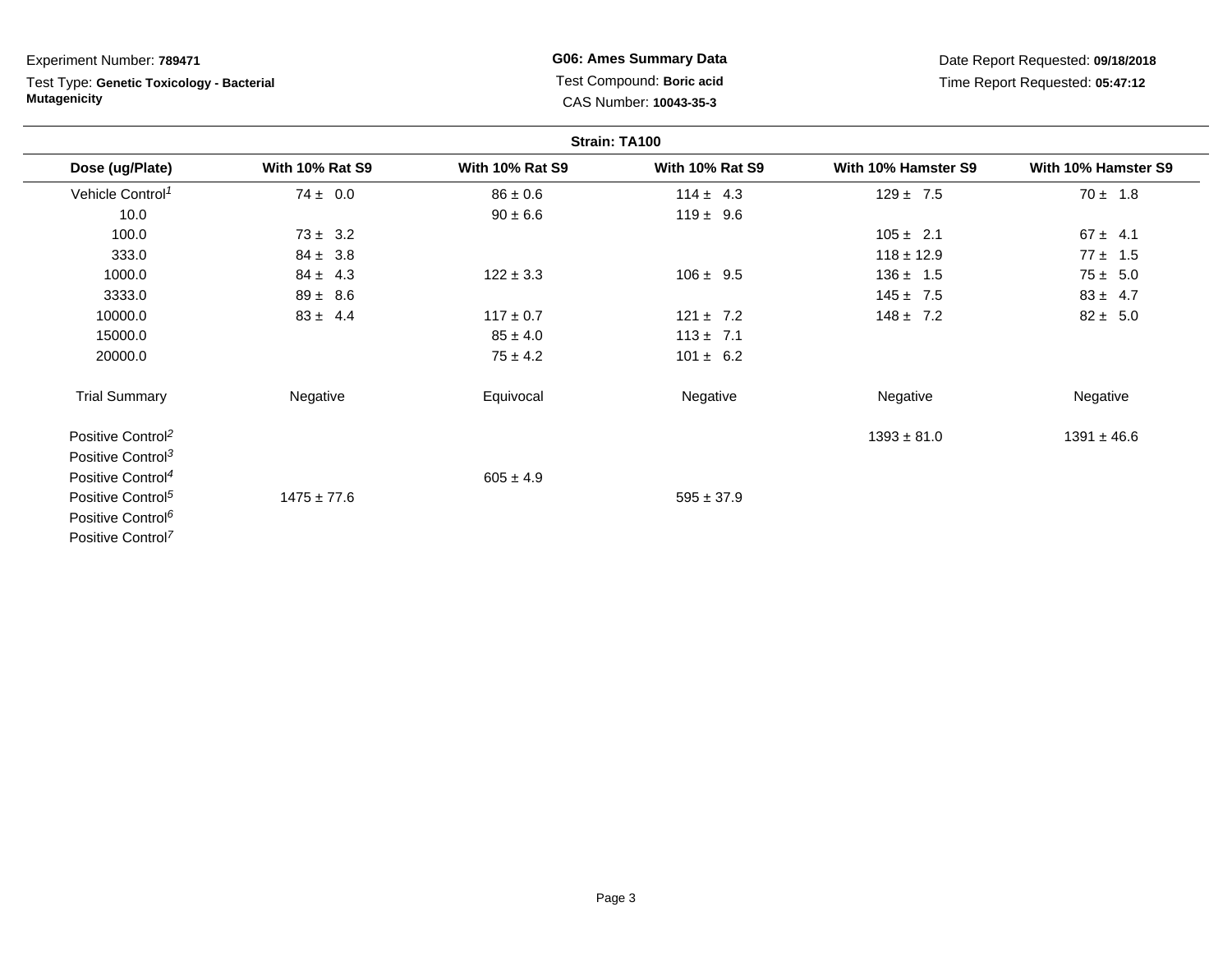Test Type: **Genetic Toxicology - Bacterial Mutagenicity**

**G06: Ames Summary Data** Test Compound: **Boric acid**CAS Number: **10043-35-3**

|                               |                     | Strain: TA100       |
|-------------------------------|---------------------|---------------------|
| Dose (ug/Plate)               | With 10% Hamster S9 | With 10% Hamster S9 |
| Vehicle Control <sup>1</sup>  | $109 \pm 3.5$       | $87 \pm 10.5$       |
| 10.0                          | $113 \pm 6.4$       | $82 \pm 5.0$        |
| 100.0                         |                     |                     |
| 333.0                         |                     |                     |
| 1000.0                        | $110 \pm 4.4$       | $116 \pm 13.6$      |
| 3333.0                        |                     |                     |
| 10000.0                       | $130 \pm 6.5$       | $134 \pm 10.1$      |
| 15000.0                       | $116 \pm 6.5$       | $119 \pm 7.2$       |
| 20000.0                       | $113 \pm 7.9$       | $104 \pm 2.1$       |
| <b>Trial Summary</b>          | Negative            | Equivocal           |
| Positive Control <sup>2</sup> | $1004 \pm 56.0$     |                     |
| Positive Control <sup>3</sup> |                     | $2736 \pm 119.6$    |
| Positive Control <sup>4</sup> |                     |                     |
| Positive Control <sup>5</sup> |                     |                     |
| Positive Control <sup>6</sup> |                     |                     |

Positive Control<sup>7</sup>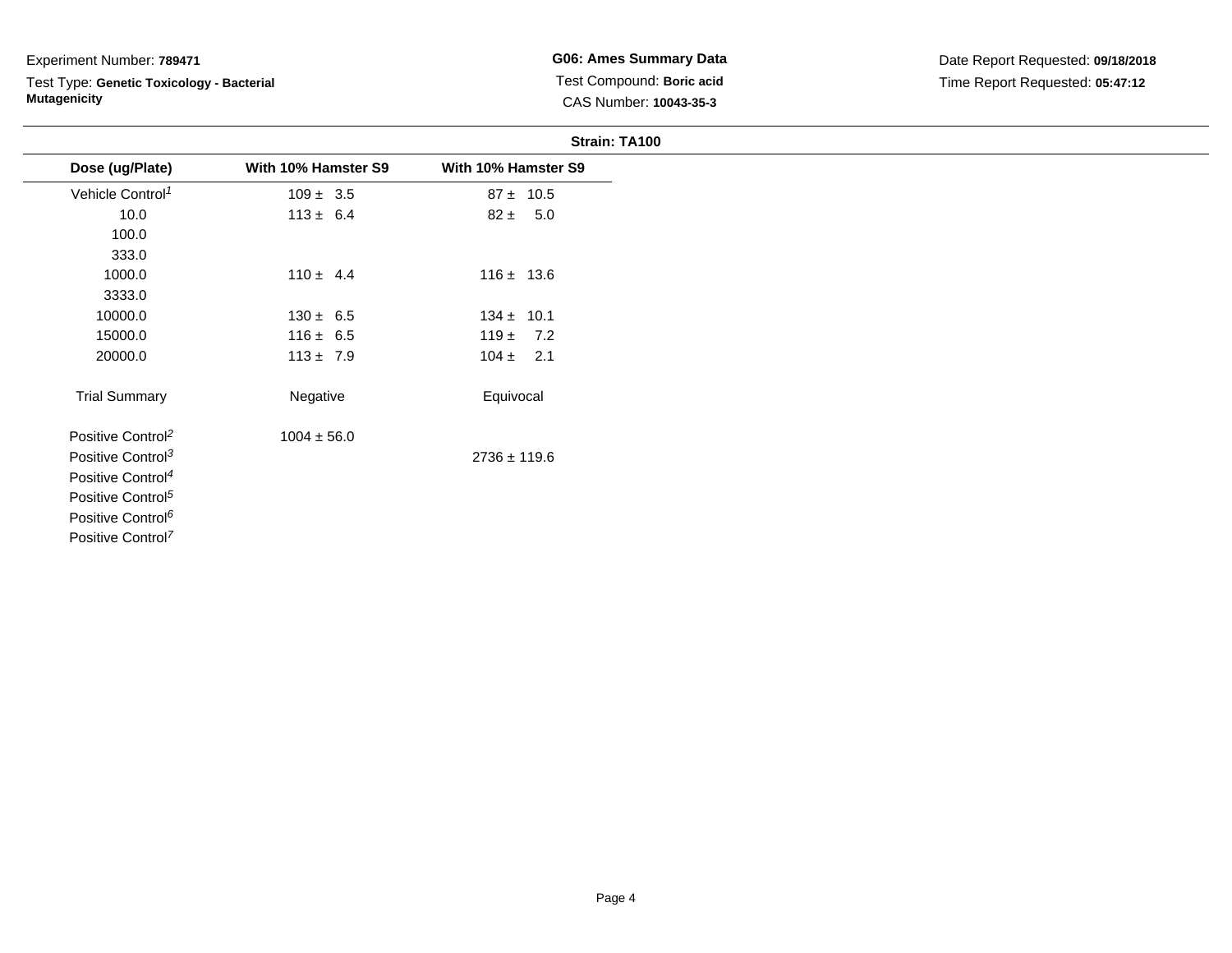Test Type: **Genetic Toxicology - Bacterial Mutagenicity**

**G06: Ames Summary Data** Test Compound: **Boric acid**CAS Number: **10043-35-3**

|                               |                   |                   | Strain: TA1535         |                        |                     |
|-------------------------------|-------------------|-------------------|------------------------|------------------------|---------------------|
| Dose (ug/Plate)               | <b>Without S9</b> | <b>Without S9</b> | <b>With 10% Rat S9</b> | <b>With 10% Rat S9</b> | With 10% Hamster S9 |
| Vehicle Control <sup>1</sup>  | $23 \pm 1.5$      | $15 \pm 3.0$      | $9 \pm 1.9$            | $13 \pm 3.8$           | $10 \pm 1.2$        |
| 100.0                         | $19 \pm 3.2$      | $14 \pm 1.5$      | $11 \pm 0.9$           | $10 \pm 0.7$           | $9 \pm 1.5$         |
| 333.0                         | $20 \pm 3.0$      | $20 \pm 2.4$      | $11 \pm 2.0$           | $9 \pm 2.1$            | $10 \pm 0.9$        |
| 1000.0                        | $22 \pm 2.1$      | $20 \pm 3.2$      | $9 \pm 1.0$            | $10 \pm 0.6$           | $9 \pm 1.3$         |
| 3333.0                        | $19 \pm 3.3$      | $18 \pm 2.8$      | $7 \pm 1.2$            | $10 \pm 0.3$           | $9 \pm 0.7$         |
| 10000.0                       | $17 \pm 0.6$      | $15 \pm 2.7$      | $12 \pm 1.7$           | $7 \pm 1.5$            | $10 \pm 2.5$        |
| <b>Trial Summary</b>          | Negative          | Negative          | Negative               | Negative               | Negative            |
| Positive Control <sup>2</sup> |                   |                   |                        |                        | $123 \pm 9.2$       |
| Positive Control <sup>5</sup> |                   |                   | $52 \pm 3.3$           | $58 \pm 6.4$           |                     |
| Positive Control <sup>6</sup> | $1357 \pm 21.9$   | $1199 \pm 47.6$   |                        |                        |                     |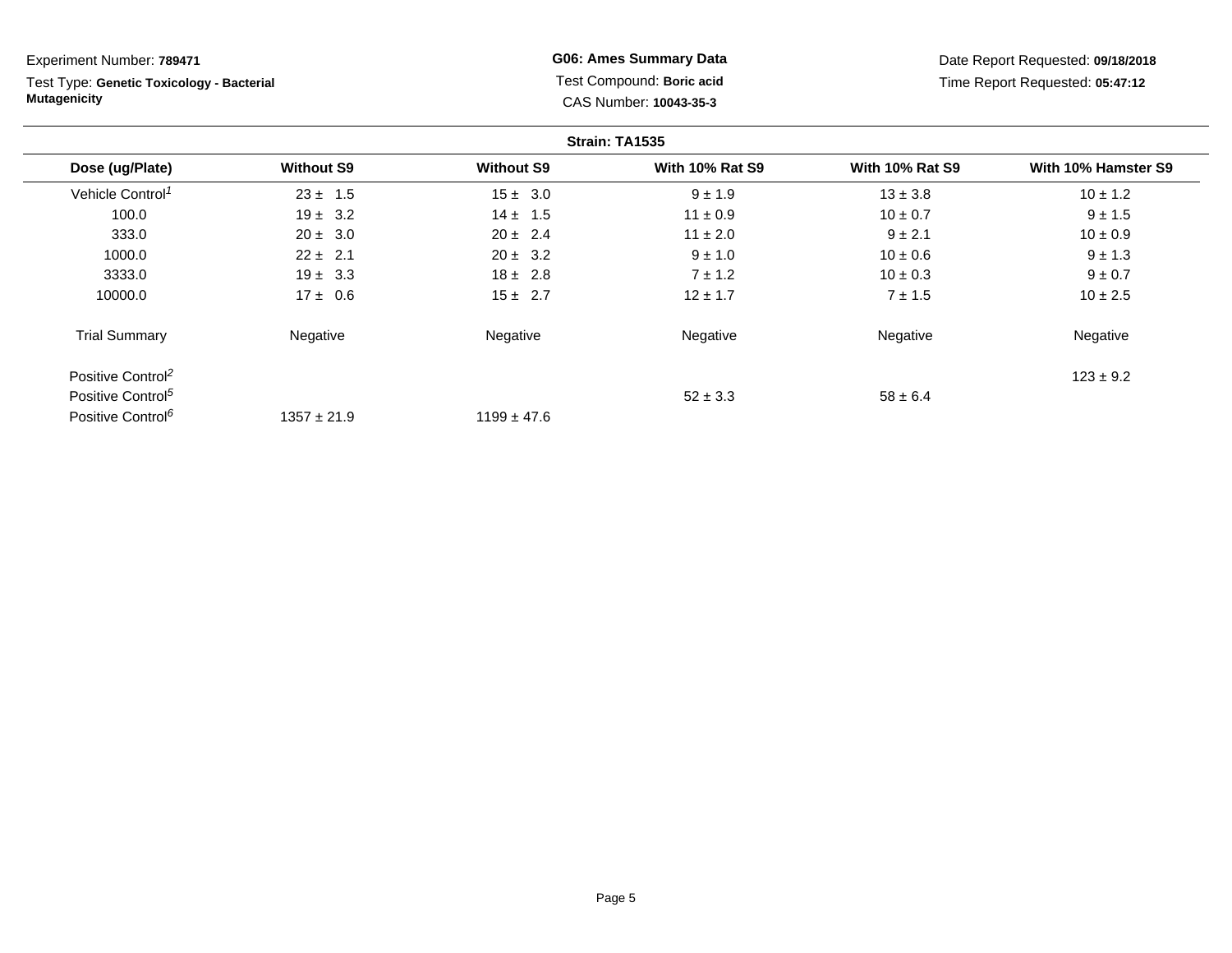Test Type: **Genetic Toxicology - Bacterial Mutagenicity**

**G06: Ames Summary Data** Test Compound: **Boric acid**CAS Number: **10043-35-3**

### **Strain: TA1535**

| Dose (ug/Plate)               | With 10% Hamster S9 |
|-------------------------------|---------------------|
| Vehicle Control <sup>1</sup>  | $11 \pm 2.6$        |
| 100.0                         | $12 \pm 2.0$        |
| 333.0                         | $9 \pm 2.5$         |
| 1000.0                        | $10 \pm 0.9$        |
| 3333.0                        | $10 \pm 2.1$        |
| 10000.0                       | $7 \pm 4.4$         |
| <b>Trial Summary</b>          | Negative            |
| Positive Control <sup>2</sup> | $136 \pm 3.8$       |
| Positive Control <sup>5</sup> |                     |
| Positive Control <sup>6</sup> |                     |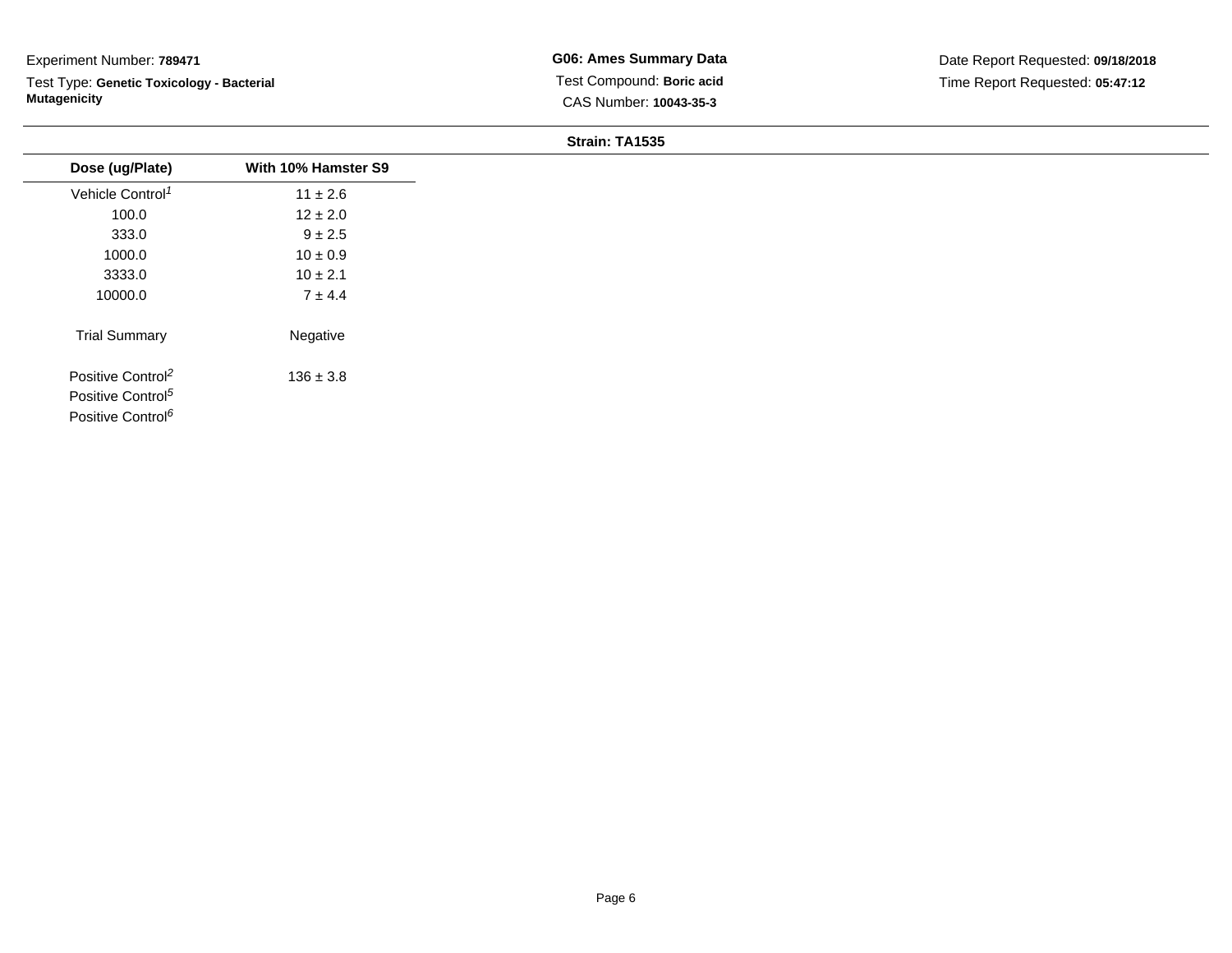Test Type: **Genetic Toxicology - Bacterial Mutagenicity**

**G06: Ames Summary Data** Test Compound: **Boric acid**CAS Number: **10043-35-3**

|                               |                   |                   | Strain: TA1537         |                        |                     |
|-------------------------------|-------------------|-------------------|------------------------|------------------------|---------------------|
| Dose (ug/Plate)               | <b>Without S9</b> | <b>Without S9</b> | <b>With 10% Rat S9</b> | <b>With 10% Rat S9</b> | With 10% Hamster S9 |
| Vehicle Control <sup>1</sup>  | 0.3<br>4±         | $4 \pm 2.3$       | $8 \pm 2.9$            | $10 \pm 1.2$           | $7 \pm 1.2$         |
| 100.0                         | 1.5<br>$4 \pm$    | $4 \pm 1.5$       | $7 \pm 2.6$            | $8 \pm 3.2$            | $6 \pm 1.5$         |
| 333.0                         | 6±<br>1.2         | $7 \pm 1.5$       | $9 \pm 0.7$            | $8 \pm 1.7$            | $7 \pm 1.9$         |
| 1000.0                        | $8 \pm$<br>0.6    | 6 ± 0.9           | $6 \pm 0.9$            | $6 \pm 0.7$            | $6 \pm 2.0$         |
| 3333.0                        | 6±<br>0.6         | $3 \pm 0.7$       | $5 \pm 1.0$            | $10 \pm 3.2$           | $8 \pm 1.5$         |
| 10000.0                       | 0.7<br>$4\pm$     | $5 \pm 0.0$       | 6 ± 1.5                | $4 \pm 1.0$            | $4 \pm 1.9$         |
| <b>Trial Summary</b>          | Negative          | Negative          | Negative               | Negative               | Negative            |
| Positive Control <sup>2</sup> |                   |                   |                        |                        | $132 \pm 3.5$       |
| Positive Control <sup>5</sup> |                   |                   | $68 \pm 1.5$           | $160 \pm 5.2$          |                     |
| Positive Control <sup>8</sup> | $631 \pm 137.3$   | $753 \pm 56.0$    |                        |                        |                     |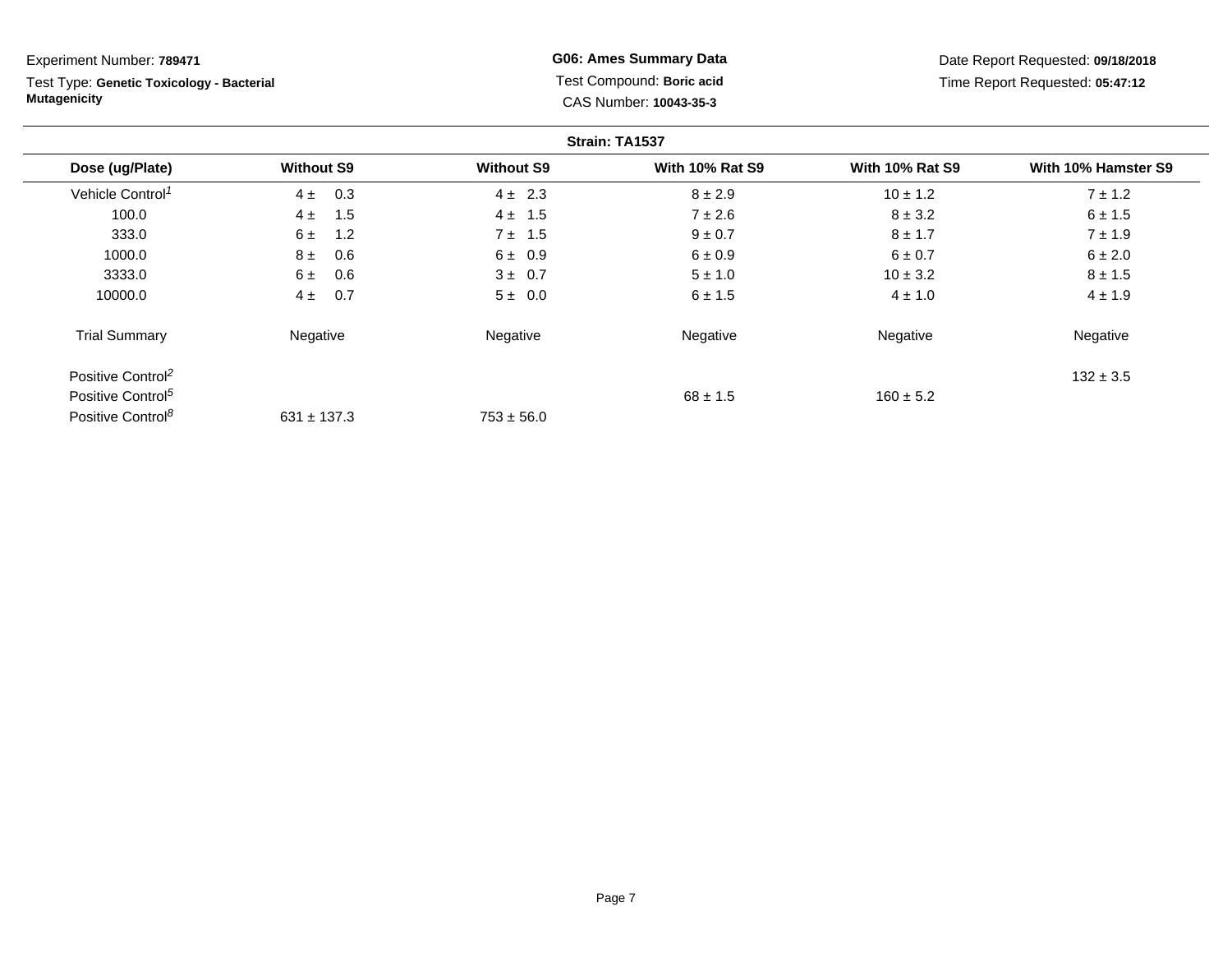Test Type: **Genetic Toxicology - Bacterial Mutagenicity**

**G06: Ames Summary Data** Test Compound: **Boric acid**CAS Number: **10043-35-3**

### **Strain: TA1537**

| Dose (ug/Plate)                                                                                 | With 10% Hamster S9 |
|-------------------------------------------------------------------------------------------------|---------------------|
| Vehicle Control <sup>1</sup>                                                                    | $9 \pm 1.3$         |
| 100.0                                                                                           | $7 \pm 1.7$         |
| 333.0                                                                                           | $9 \pm 0.6$         |
| 1000.0                                                                                          | $8 \pm 2.1$         |
| 3333.0                                                                                          | $9 \pm 2.4$         |
| 10000.0                                                                                         | $7\pm0.7$           |
| <b>Trial Summary</b>                                                                            | Negative            |
| Positive Control <sup>2</sup><br>Positive Control <sup>5</sup><br>Positive Control <sup>8</sup> | $187 \pm 7.6$       |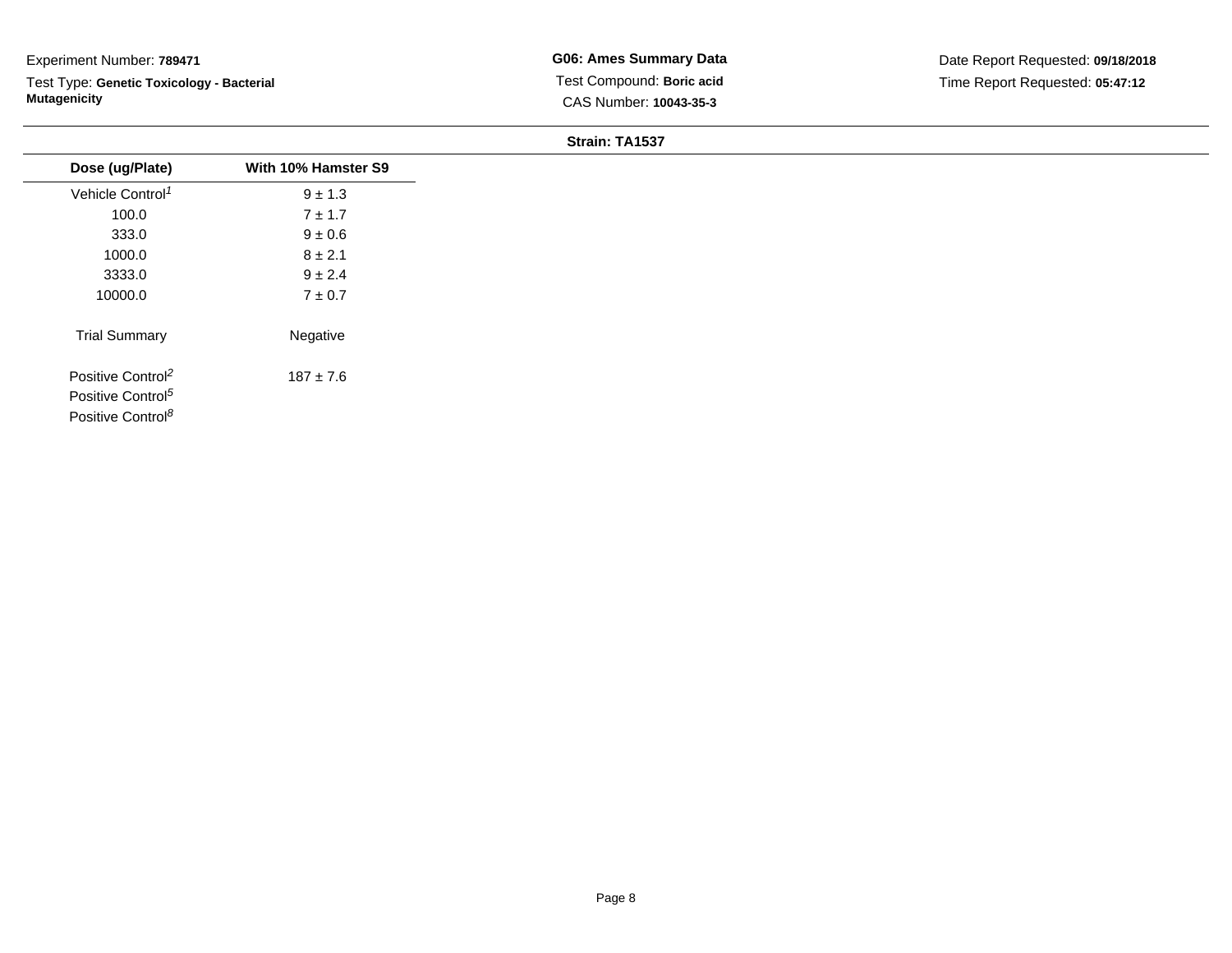Test Type: **Genetic Toxicology - Bacterial Mutagenicity**

**G06: Ames Summary Data** Test Compound: **Boric acid**CAS Number: **10043-35-3**

|                               |                   |                   | <b>Strain: TA98</b>    |                        |                     |
|-------------------------------|-------------------|-------------------|------------------------|------------------------|---------------------|
| Dose (ug/Plate)               | <b>Without S9</b> | <b>Without S9</b> | <b>With 10% Rat S9</b> | <b>With 10% Rat S9</b> | With 10% Hamster S9 |
| Vehicle Control <sup>1</sup>  | $16 \pm 1.5$      | $22 \pm 3.1$      | $24 \pm 3.6$           | $26 \pm 0.3$           | $25 \pm 1.5$        |
| 100.0                         | $13 \pm 0.6$      | $14 \pm 3.1$      | $29 \pm 2.2$           | $24 \pm 3.2$           | $24 \pm 1.5$        |
| 333.0                         | $16 \pm 1.2$      | $20 \pm 3.5$      | $32 \pm 2.1$           | $27 \pm 3.8$           | $19 \pm 1.5$        |
| 1000.0                        | $17 \pm 2.6$      | $15 \pm 2.1$      | $24 \pm 0.9$           | $20 \pm 1.5$           | $28 \pm 1.8$        |
| 3333.0                        | $14 \pm 0.9$      | $15 \pm 1.2$      | $26 \pm 1.7$           | $22 \pm 2.3$           | $23 \pm 2.0$        |
| 10000.0                       | $17 \pm 1.2$      | $15 \pm 3.2$      | $24 \pm 4.5$           | $19 \pm 0.7$           | $20 \pm 3.0$        |
| <b>Trial Summary</b>          | Negative          | Negative          | Negative               | Negative               | Negative            |
| Positive Control <sup>2</sup> |                   |                   |                        |                        | $1203 \pm 90.7$     |
| Positive Control <sup>5</sup> |                   |                   | $842 \pm 64.1$         | $1540 \pm 19.6$        |                     |
| Positive Control <sup>9</sup> | $1273 \pm 56.5$   | $2090 \pm 76.0$   |                        |                        |                     |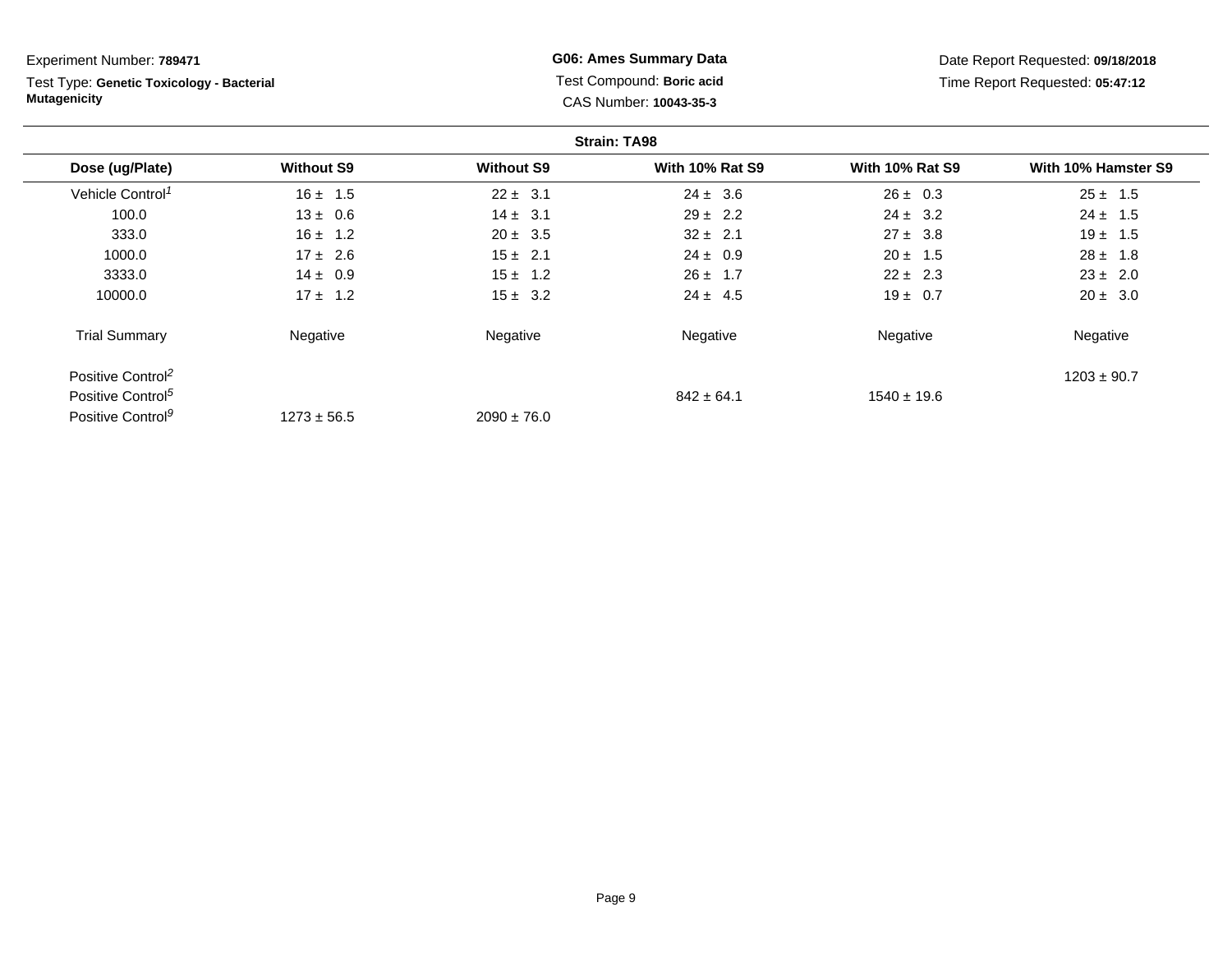Test Type: **Genetic Toxicology - Bacterial Mutagenicity**

**G06: Ames Summary Data** Test Compound: **Boric acid**CAS Number: **10043-35-3**

**Strain: TA98**

| Dose (ug/Plate)               | With 10% Hamster S9 |
|-------------------------------|---------------------|
| Vehicle Control <sup>1</sup>  | $20 \pm 0.9$        |
| 100.0                         | $20 \pm 3.5$        |
| 333.0                         | $21 \pm 2.2$        |
| 1000.0                        | $26 \pm 1.9$        |
| 3333.0                        | $22 \pm 3.5$        |
| 10000.0                       | $18 \pm 1.9$        |
| <b>Trial Summary</b>          | Negative            |
| Positive Control <sup>2</sup> | $1674 \pm 69.6$     |
| Positive Control <sup>5</sup> |                     |
| Positive Control <sup>9</sup> |                     |
|                               |                     |